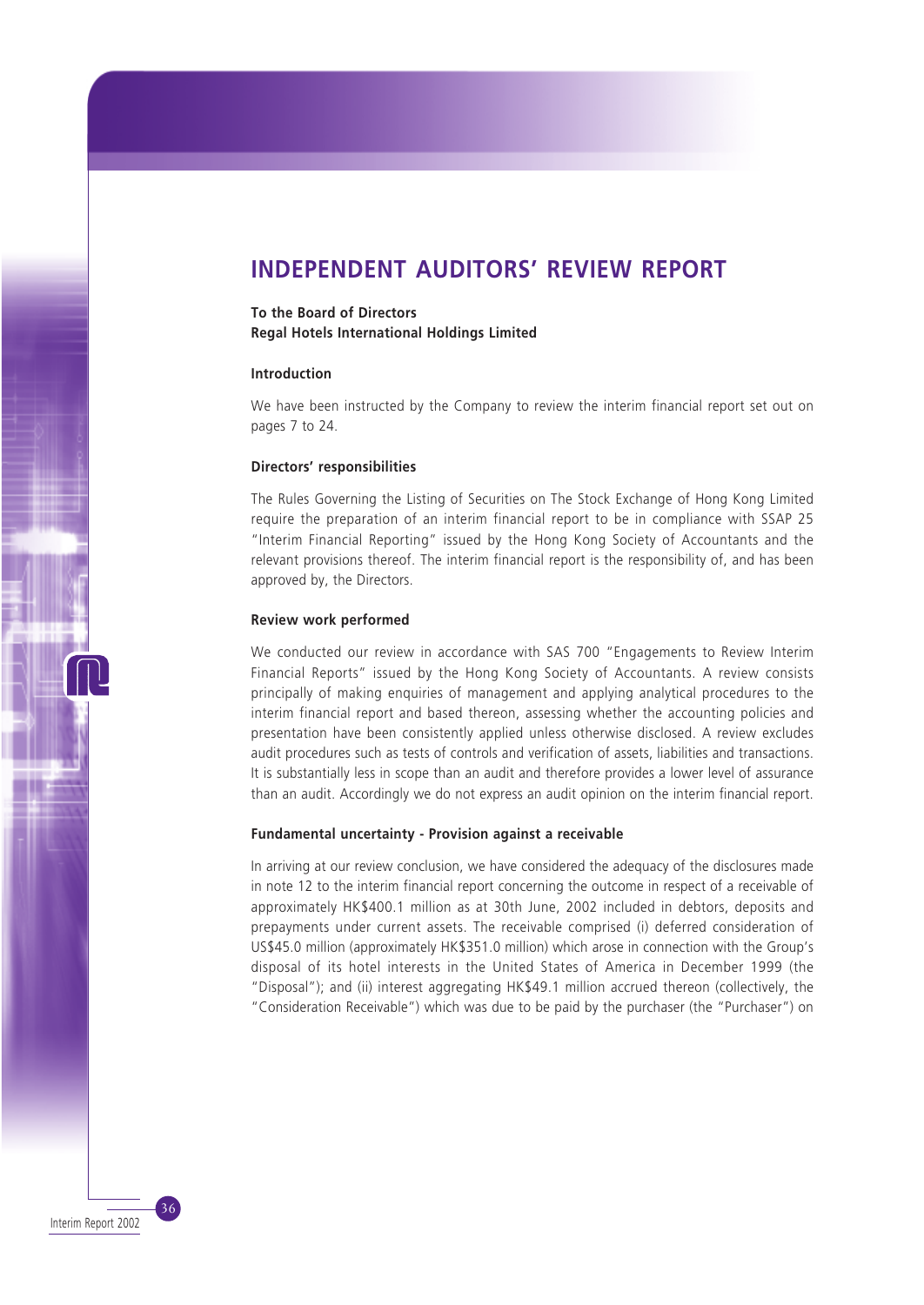17th December, 2001. As more fully explained in note 12 to the interim financial report, the Purchaser alleged that the aggregate amount of certain indemnity claims, relating to litigation cases underlying the third party claims covered by indemnifications given by the Group under the Disposal agreement, exceeded the deferred consideration and also demanded for security from the Group for future potential claims, and hence has withheld payment to the Group of the Consideration Receivable. To date, most of the major claims notified by the Purchaser have either been dismissed, resolved or settled for relatively insignificant amounts. However, the Directors are currently unable to determine with reasonable certainty the time ultimately required for the recovery of the Consideration Receivable and any legal or settlement costs that may be involved. Accordingly, the Directors are currently unable to determine whether a provision, if any, is required against the Consideration Receivable. Details of the circumstances relating to this fundamental uncertainty are described in note 12 to the interim financial report.

#### **Fundamental uncertainties relating to the going concern basis**

In arriving at our review conclusion, we have considered the adequacy of the disclosures made in note 2 to the interim financial report which explain the circumstances giving rise to the fundamental uncertainties relating to:

- i. the satisfactory servicing of the milestone payments specified in the standstill agreement dated 4th September, 2002 during the standstill period in relation to two loans aggregating HK\$4,901.6 million as at 30th June, 2002;
- ii. the successful recovery of the Consideration Receivable;
- iii. the outcome of the proposed fund-raising arrangements through equity issues; and
- iv. the successful implementation of an asset disposal programme.

The interim financial report has been prepared on a going concern basis, the validity of which depends upon the successful outcome of implementation of the measures noted above. The interim financial report does not include any adjustments that would result from the failure of implementation of such measures. Details of the circumstances relating to these fundamental uncertainties are described in note 2 to the interim financial report.